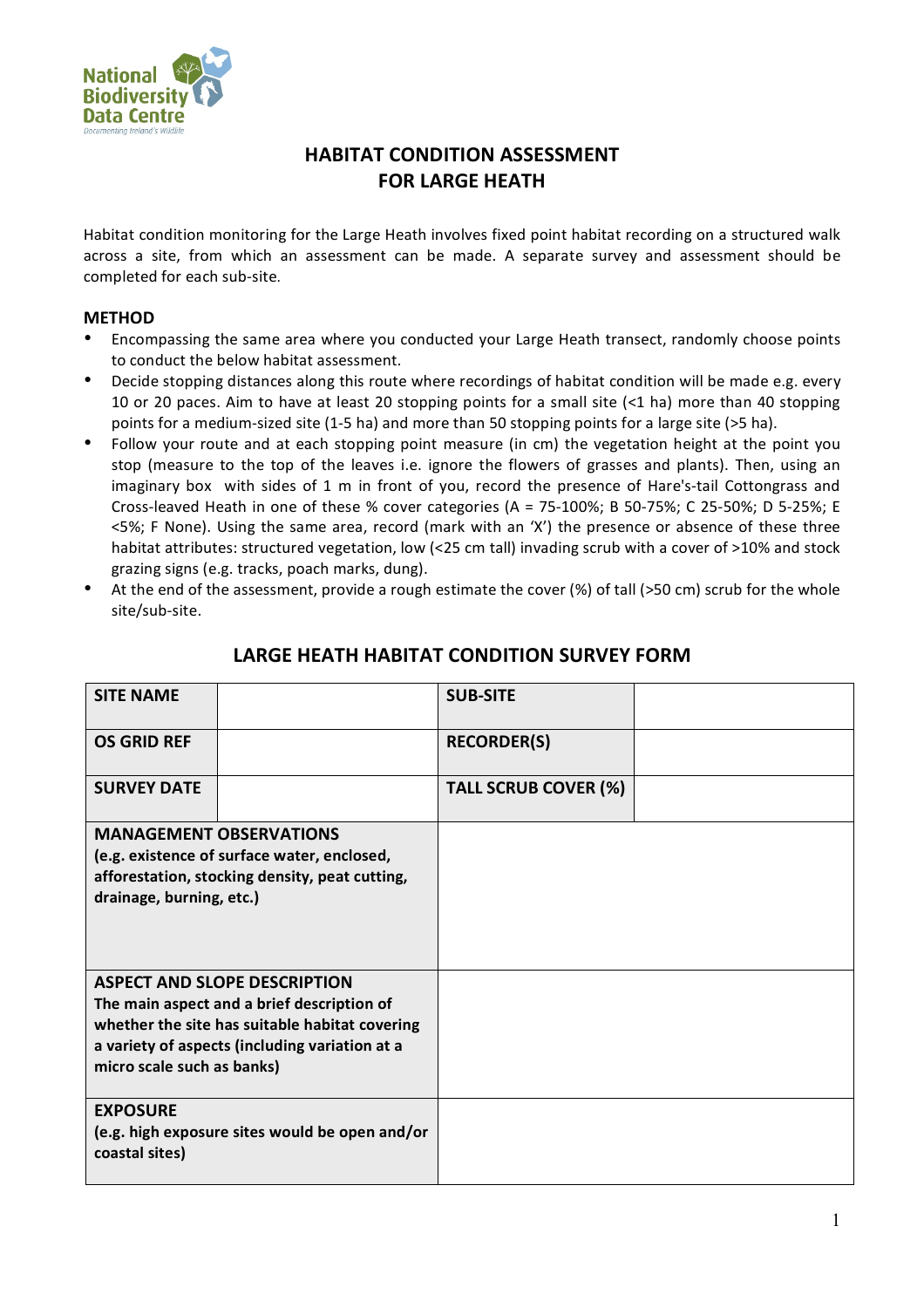## **STRUCTURED WALK RECORDS**

| 1. Vegetation Height:                                                                                                     | $A < 12$ cm                                                                     | $B = 12 - 25$ cm                                                                 | $C = 25 - 50$ cm | $D > 50$ cm |  |  |  |  |  |  |  |  |  |  |  |
|---------------------------------------------------------------------------------------------------------------------------|---------------------------------------------------------------------------------|----------------------------------------------------------------------------------|------------------|-------------|--|--|--|--|--|--|--|--|--|--|--|
| 2. Hare's tail cottongrass:                                                                                               | $C = 25 - 50%$<br>$B = 50 - 75%$<br>$D < 25\%$<br>A > 75%<br>$E = None$         |                                                                                  |                  |             |  |  |  |  |  |  |  |  |  |  |  |
| 3. Cross-leaved heath:                                                                                                    | A > 75%                                                                         | $B = 50 - 75%$                                                                   | D < 25%          | $E = None$  |  |  |  |  |  |  |  |  |  |  |  |
| 3. Structured vegetation:                                                                                                 | Mark with an 'X' if there is presence of any steps in vegetation or ground that |                                                                                  |                  |             |  |  |  |  |  |  |  |  |  |  |  |
|                                                                                                                           | provide localised protection from elements at ground level. See figure below    |                                                                                  |                  |             |  |  |  |  |  |  |  |  |  |  |  |
|                                                                                                                           | for guidance.                                                                   |                                                                                  |                  |             |  |  |  |  |  |  |  |  |  |  |  |
| 4. Low invading scrub:                                                                                                    |                                                                                 | Tick if low invading scrub (e.g. birch, gorse, bog myrtle) <25 cm tall and >10%  |                  |             |  |  |  |  |  |  |  |  |  |  |  |
|                                                                                                                           |                                                                                 | cover present. The word 'invading' is important here. Do not include scrub       |                  |             |  |  |  |  |  |  |  |  |  |  |  |
|                                                                                                                           |                                                                                 | that is an integral part of the habitat (e.g. Juniper in Juniper heath systems). |                  |             |  |  |  |  |  |  |  |  |  |  |  |
| 5. Evidence of stock grazing:                                                                                             |                                                                                 | Tick if localised evidence present (e.g. poaching, dung, etc.)                   |                  |             |  |  |  |  |  |  |  |  |  |  |  |
| $\mathbf{F}$ . The set of $\mathbf{F}$ $\mathbf{F}$ . The set of $\mathbf{F}$ is the set of $\mathbf{F}$ and $\mathbf{F}$ |                                                                                 |                                                                                  |                  |             |  |  |  |  |  |  |  |  |  |  |  |

**Example
of
Structured
Vegetation:**



| Stop number                                                   | $\mathcal{P}$ | 3 | 4 | 5 | 6 | 8 | 9 | 10 | 12 | 13 | 14 | 15 | 16 <sup>°</sup> | 17 | 18 | 19 | 20 |
|---------------------------------------------------------------|---------------|---|---|---|---|---|---|----|----|----|----|----|-----------------|----|----|----|----|
| 1. Vegetation Height                                          |               |   |   |   |   |   |   |    |    |    |    |    |                 |    |    |    |    |
| 2. Hare's tail cottongrass cover                              |               |   |   |   |   |   |   |    |    |    |    |    |                 |    |    |    |    |
| 3. Many headed bog cotton cover                               |               |   |   |   |   |   |   |    |    |    |    |    |                 |    |    |    |    |
| 4. Cross-leaved heath cover                                   |               |   |   |   |   |   |   |    |    |    |    |    |                 |    |    |    |    |
| Mark with an 'X' if attributes below are present at each stop |               |   |   |   |   |   |   |    |    |    |    |    |                 |    |    |    |    |
| 4. Structured vegetation                                      |               |   |   |   |   |   |   |    |    |    |    |    |                 |    |    |    |    |
| 5. Low invading scrub                                         |               |   |   |   |   |   |   |    |    |    |    |    |                 |    |    |    |    |
| 6. Evidence of stock grazing                                  |               |   |   |   |   |   |   |    |    |    |    |    |                 |    |    |    |    |
| 7. Water level (cm below bog<br>surface)                      |               |   |   |   |   |   |   |    |    |    |    |    |                 |    |    |    |    |

| Stop number                                                   | 21 | 22 | 23 | 24 | 25 | 26 | 27 | 28 | 29 | 30 | 31 | 32 <sup>°</sup> | 33 | 34 | 35 | 36 | 37 | 38 | 39 | 40 |
|---------------------------------------------------------------|----|----|----|----|----|----|----|----|----|----|----|-----------------|----|----|----|----|----|----|----|----|
| 1. Vegetation Height                                          |    |    |    |    |    |    |    |    |    |    |    |                 |    |    |    |    |    |    |    |    |
| 2. Hare's tail cottongrass cover                              |    |    |    |    |    |    |    |    |    |    |    |                 |    |    |    |    |    |    |    |    |
| 3. Many headed bog cotton cover                               |    |    |    |    |    |    |    |    |    |    |    |                 |    |    |    |    |    |    |    |    |
| 4. Cross-leaved heath cover                                   |    |    |    |    |    |    |    |    |    |    |    |                 |    |    |    |    |    |    |    |    |
| Mark with an 'X' if attributes below are present at each stop |    |    |    |    |    |    |    |    |    |    |    |                 |    |    |    |    |    |    |    |    |
| 4. Structured vegetation                                      |    |    |    |    |    |    |    |    |    |    |    |                 |    |    |    |    |    |    |    |    |
| 5. Low invading scrub                                         |    |    |    |    |    |    |    |    |    |    |    |                 |    |    |    |    |    |    |    |    |
| 6. Evidence of stock grazing                                  |    |    |    |    |    |    |    |    |    |    |    |                 |    |    |    |    |    |    |    |    |
| 7. Water level (cm below bog<br>surface)                      |    |    |    |    |    |    |    |    |    |    |    |                 |    |    |    |    |    |    |    |    |